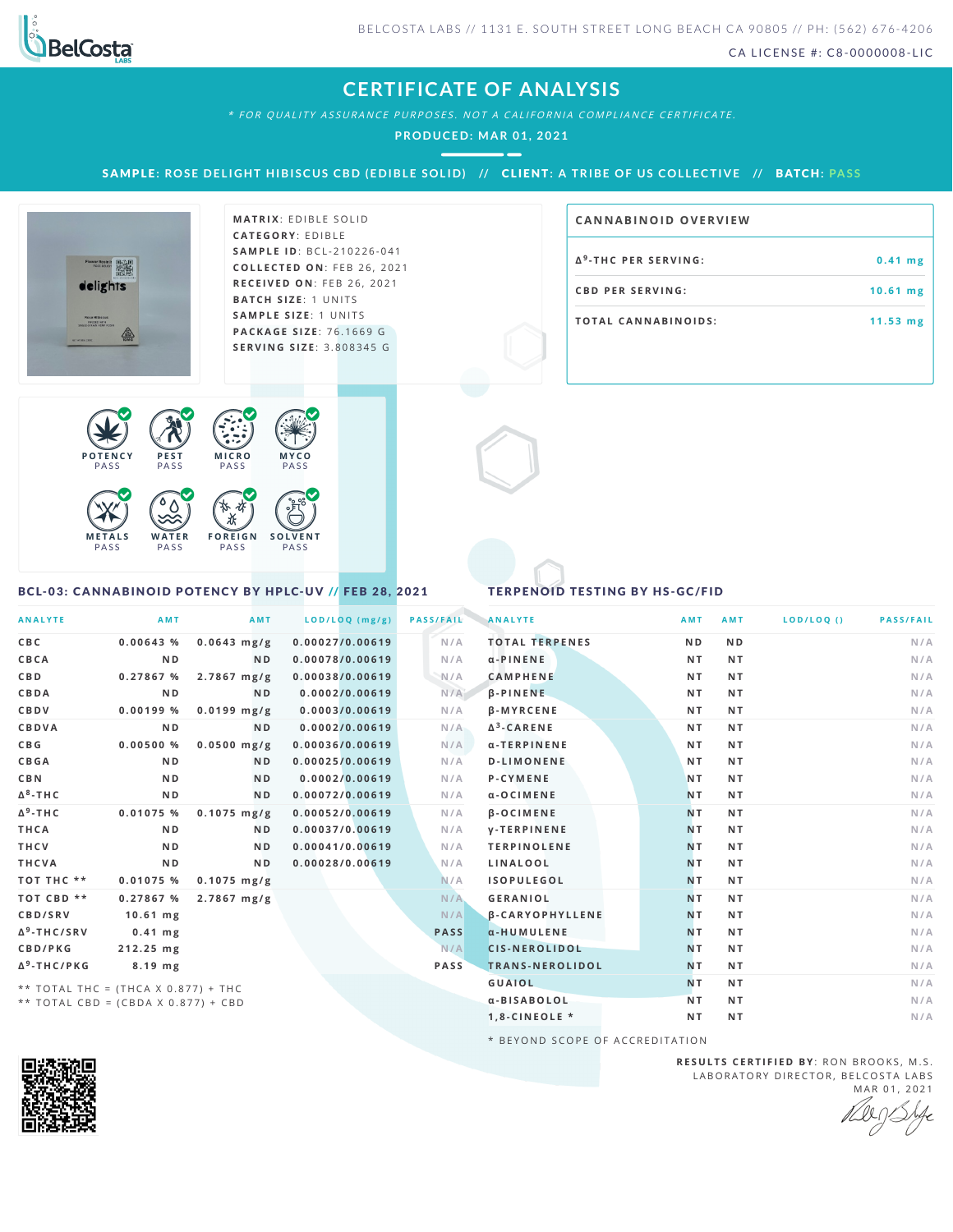### <span id="page-1-0"></span>BCL-13: PESTICIDE TESTING BY GC/MS // MAR 01, 2021

| <b>ANALYTE</b>         | LIMIT       | AMT $(\mu g/g)$ | LOD/LOQ (µg/g) | <b>PASS/FAIL</b> |
|------------------------|-------------|-----------------|----------------|------------------|
| <b>CAPTAN</b>          | $5 \mu g/g$ | N <sub>D</sub>  | 0.01977/0.06   | <b>PASS</b>      |
| <b>CHLORDANE</b>       | Any amt     | N <sub>D</sub>  |                | <b>PASS</b>      |
| <b>CHLORDANE CIS</b>   |             | N <sub>D</sub>  | 0.01199/0.03   | N/A              |
| <b>CHLORDANE TRANS</b> |             | N <sub>D</sub>  | 0.01082/0.03   | N/A              |
| <b>CHLORFENAPYR</b>    | Any amt     | N <sub>D</sub>  | 0.01364/0.06   | <b>PASS</b>      |

| <b>ANALYTE</b>                      | LIMIT         | $AMT(\mu g/g)$ | LOD/LOQ (µg/g) | <b>PASS/FAIL</b> |
|-------------------------------------|---------------|----------------|----------------|------------------|
| <b>CHLORPYRIFOS</b>                 | Any amt       | N <sub>D</sub> | 0.01653/0.06   | <b>PASS</b>      |
| <b>DICHLORVOS</b>                   | Any amt       | N <sub>D</sub> | 0.01165/0.06   | <b>PASS</b>      |
| <b>METHYL PARATHION</b>             | Any amt       | N <sub>D</sub> | 0.00851/0.06   | <b>PASS</b>      |
| PENTACHLORONI-<br><b>TROBENZENE</b> | $0.2 \mu g/g$ | N <sub>D</sub> | 0.01282/0.06   | <b>PASS</b>      |

### BCL-05: RESIDUAL PESTICIDE ANALYSIS BY LC-MS/MS ESI // MAR 01, 2021

| <b>ANALYTE</b>                  |                        | LIMIT $AMT(\mu g/g)$ | LOD/LOQ (µg/g) PASS/FAIL |             | <b>ANALYTE</b>         |                            | LIMIT AMT $(\mu g/g)$ | LOD/LOQ (µg/g) PASS/FAIL |             |
|---------------------------------|------------------------|----------------------|--------------------------|-------------|------------------------|----------------------------|-----------------------|--------------------------|-------------|
| <b>ABAMECTIN</b>                | $0.3 \mu g/g$          | N D                  | 0.01153/0.04             | <b>PASS</b> | <b>MALATHION</b>       | $5 \mu g/g$                | N D                   | 0.00472/0.02             | PASS        |
| <b>ACEPHATE</b>                 | $5 \mu g/g$            | ND                   | 0.00368/0.02             | <b>PASS</b> | METALAXYL              | $15 \mu g/g$               | ND                    | 0.00503/0.02             | <b>PASS</b> |
| <b>ACEQUINOCYL</b>              | $4 \mu g/g$            | ND                   | 0.00417/0.02             | <b>PASS</b> | <b>METHIOCARB</b>      | Any amt                    | ND                    | 0.00503/0.02             | <b>PASS</b> |
| <b>ACETAMIPRID</b>              | $5 \mu g/g$            | N <sub>D</sub>       | 0.00464/0.02             | <b>PASS</b> | METHOMYL               | $0.1 \mu g/g$              | N <sub>D</sub>        | 0.00494/0.02             | PASS        |
| <b>ALDICARB</b>                 | Any amt                | ND                   | 0.01109/0.04             | <b>PASS</b> | <b>MEVINPHOS</b>       | Any amt                    | N <sub>D</sub>        |                          | PASS        |
| <b>AZOXYSTROBIN</b>             | $40 \mu g/g$           | ND                   | 0.00639/0.02             | <b>PASS</b> | <b>MEVINPHOSI</b>      |                            | N <sub>D</sub>        | 0.00163/0.0084           | N/A         |
| <b>BIFENAZATE</b>               | $5 \mu g/g$            | N D                  | 0.00355/0.02             | <b>PASS</b> | <b>MEVINPHOS II</b>    |                            | ND                    | 0.00542/0.0316           | N/A         |
| <b>BIFENTHRIN</b>               | $0.5 \mu g/g$          | N D                  | 0.00473/0.04             | <b>PASS</b> | <b>MYCLOBUTANIL</b>    | $9 \mu g/g$                | ND                    | 0.00867/0.04             | <b>PASS</b> |
| <b>BOSCALID</b>                 | $10 \mu g/g$           | ND                   | 0.00494/0.02             | <b>PASS</b> | <b>NALED</b>           | $0.5 \mu g/g$              | ND                    | 0.00328/0.02             | <b>PASS</b> |
| CARBARYL                        | $0.5 \mu g/g$          | N D                  | 0.00295/0.02             | <b>PASS</b> | OXAMYL                 | $0.2 \mu g/g$              | ND.                   | 0.00455/0.02             | <b>PASS</b> |
| CARBOFURAN                      | Any amt                | N D                  | 0.00613/0.02             | <b>PASS</b> | PACLOBUTRAZOL          | Any amt                    | N <sub>D</sub>        | 0.00714/0.04             | <b>PASS</b> |
| CHLORANTRANIL-<br><b>IPROLE</b> | $40 \mu g/g$           | ND                   | 0.00697/0.04             | <b>PASS</b> | <b>PERMETHRIN</b>      | $20 \mu g/g$               | N D                   |                          | <b>PASS</b> |
| <b>CLOFENTEZINE</b>             | $0.5 \mu g/g$          | ND                   | 0.0054/0.02              | PASS        | PERMETHRIN CIS         |                            | N D                   | 0.00237/0.0082           | N/A         |
| <b>COUMAPHOS</b>                | Any amt                | N D                  | 0.00215/0.02             | <b>PASS</b> | PERMETHRIN TRANS       |                            | ND                    | 0.00245/0.0118           | N/A         |
| CYFLUTHRIN                      | 1 $\mu$ g/g            | ND                   | 0.05508/0.2              | <b>PASS</b> | PHOSMET                | $0.2 \mu g/g$              | ND                    | 0.0043/0.02              | <b>PASS</b> |
| <b>CYPERMETHRIN</b>             |                        | N <sub>D</sub>       | 0.00556/0.04             | PASS        | PIPERONYLBUTO-<br>XIDE | $8 \mu g/g$                | ND.                   | 0.00247/0.02             | PASS        |
| <b>DAMINOZIDE</b>               | 1 $\mu$ g/g<br>Any amt | N D                  | 0.00227/0.04             | <b>PASS</b> | <b>PRALLETHRIN</b>     | $0.4 \mu g/g$              | N <sub>D</sub>        | 0.00392/0.02             | <b>PASS</b> |
| <b>DIAZINON</b>                 | $0.2 \mu g/g$          | ND                   | 0.00487/0.02             | <b>PASS</b> | PROPICONAZOLE          | $20 \mu g/g$               | ND                    | 0.0024/0.02              | PASS        |
| <b>DIMETHOATE</b>               | Any amt                | N D                  | 0.00354/0.02             | <b>PASS</b> | <b>PROPOXUR</b>        | Any amt                    | N <sub>D</sub>        | 0.00374/0.02             | <b>PASS</b> |
| <b>DIMETHOMORPH</b>             |                        | ND                   |                          | <b>PASS</b> | <b>PYRETHRINS</b>      |                            | N D                   | 0.00726/0.04             | <b>PASS</b> |
| <b>DIMETHOMORPH I</b>           | $20 \mu g/g$           | N D                  | 0.00109/0.0078           | N/A         | PYRIDABEN              | 1 $\mu$ g/g<br>$3 \mu g/g$ | ND                    | 0.0034/0.02              | <b>PASS</b> |
| <b>DIMETHOMORPH II</b>          |                        | N <sub>D</sub>       | 0.0015/0.0122            | N/A         | <b>SPINETORAM</b>      |                            | ND                    |                          | PASS        |
| <b>ETHOPROPHOS</b>              | Any amt                | ND                   | 0.0041/0.02              | <b>PASS</b> | <b>SPINETORAM J</b>    | $3 \mu g/g$                | N <sub>D</sub>        | 0.00329/0.016            | N/A         |
| <b>ETOFENPROX</b>               | Any amt                | ND                   | 0.00274/0.02             | <b>PASS</b> | <b>SPINETORAM L</b>    |                            | N <sub>D</sub>        | 0.00157/0.016            | N/A         |
| <b>ETOXAZOLE</b>                | $1.5 \mu g/g$          | N D                  | 0.00385/0.02             | <b>PASS</b> | <b>SPINOSAD</b>        | $3 \mu g/g$                | N D                   |                          | PASS        |
| <b>FENHEXAMID</b>               | $10 \mu g/g$           | ND.                  | 0.01055/0.02             | <b>PASS</b> | SPINOSAD A             |                            | ND                    | 0.00205/0.01438          | N/A         |
| <b>FENOXYCARB</b>               | Any amt                | N D                  | 0.00175/0.02             | <b>PASS</b> | SPINOSAD D             |                            | N D                   | 0.00104/0.00498          | N/A         |
| <b>FENPYROXIMATE</b>            | $2 \mu g/g$            | N D                  | 0.00481/0.02             | <b>PASS</b> | <b>SPIROMESIFEN</b>    | $12 \mu g/g$               | N D                   | 0.00944/0.04             | PASS        |
| <b>FIPRONIL</b>                 | Any amt                | N D                  | 0.00478/0.02             | <b>PASS</b> | <b>SPIROTETRAMAT</b>   | $13 \mu g/g$               | ND                    | 0.00208/0.02             | PASS        |
| <b>FLONICAMID</b>               | $2 \mu g/g$            | N D                  | 0.00398/0.02             | <b>PASS</b> | SPIROXAMINE            | Any amt                    | N D                   | 0.00344/0.02             | PASS        |
| <b>FLUDIOXONIL</b>              | $30 \mu g/g$           | N D                  | 0.01369/0.04             | <b>PASS</b> | <b>TEBUCONAZOLE</b>    | $2 \mu g/g$                | N D                   | 0.00816/0.04             | PASS        |
| <b>HEXYTHIAZOX</b>              | $2 \mu g/g$            | N D                  | 0.00297/0.02             | <b>PASS</b> | <b>THIACLOPRID</b>     | Any amt                    | N D                   | 0.0039/0.02              | PASS        |
| <b>IMAZALIL</b>                 | Any amt                | ND                   | 0.0056/0.02              | PASS        | <b>THIAMETHOXAM</b>    | $4.5 \mu g/g$              | N D                   | 0.00358/0.02             | PASS        |
| <b>IMIDACLOPRID</b>             | $3 \mu g/g$            | N D                  | 0.00645/0.02             | <b>PASS</b> | TRIFLOXYSTROB-         |                            |                       |                          |             |
| KRESOXIM-<br>METHYL             | $1 \mu g/g$            | N D                  | 0.00339/0.02             | PASS        | ΙN                     | $30 \mu g/g$               | N D                   | 0.00421/0.02             | PASS        |